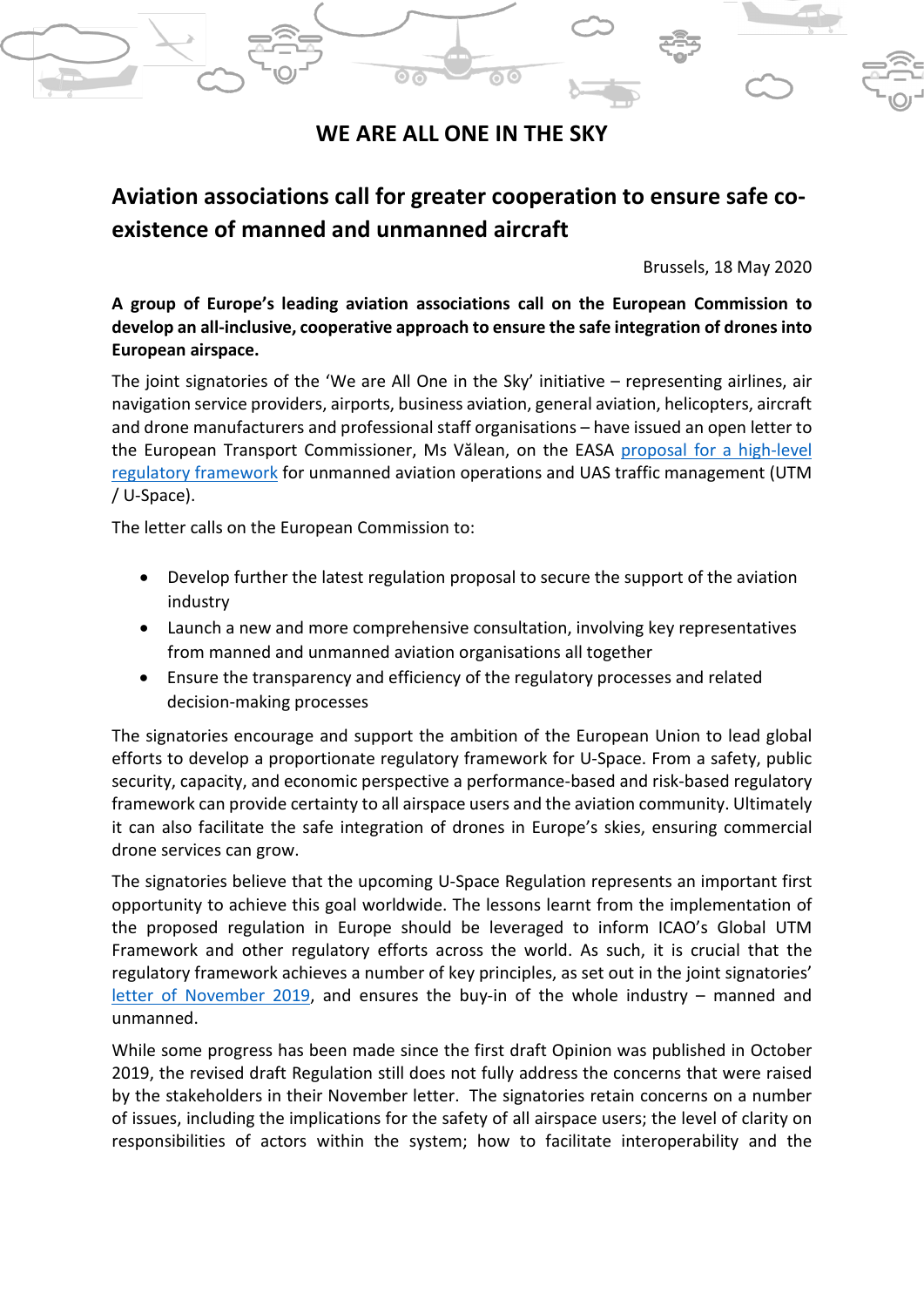

## **WE ARE ALL ONE IN THE SKY**

integration of operations; the potential implications of the proposed architecture of the system; and practical aspects as to how such a framework might be implemented.

The signatories call on the European Commission and Member States to take these concerns and suggestions into account when considering how to best proceed with this very important piece of regulation.

### ENDS

### **Signatories: Members of the We are ALL ONE in the Sky initiative:**

Contact email: wearealloneinthesky@gmail.com

- Airlines for Europe (A4E)
- Airports Council International Europe (ACI EUROPE)
- Airlines International Representation in Europe (AIRE)
- Air Traffic Controllers European Unions Coordination (ATCEUC)
- Civil Air Navigation Services Organisation (CANSO)
- Europe Air Sports (EAS)
- European Business Aviation Association (EBAA)
- European Cockpit Association (ECA)
- European Helicopter Association (EHA)
- European Regions Airline Association (ERA)
- European Transport Workers' Federation (ETF)
- General Aviation Manufacturers Association (GAMA)
- International Council of Aircraft Owner and Pilot Associations (IAOPA)
- International Air Transport Association (IATA)
- International Federation of Air Line Pilots' Associations (IFALPA)
- International Federation of Air Traffic Controllers' Associations (IFATCA)
- International Federation of Air Traffic Safety Electronics Associations (IFATSEA)